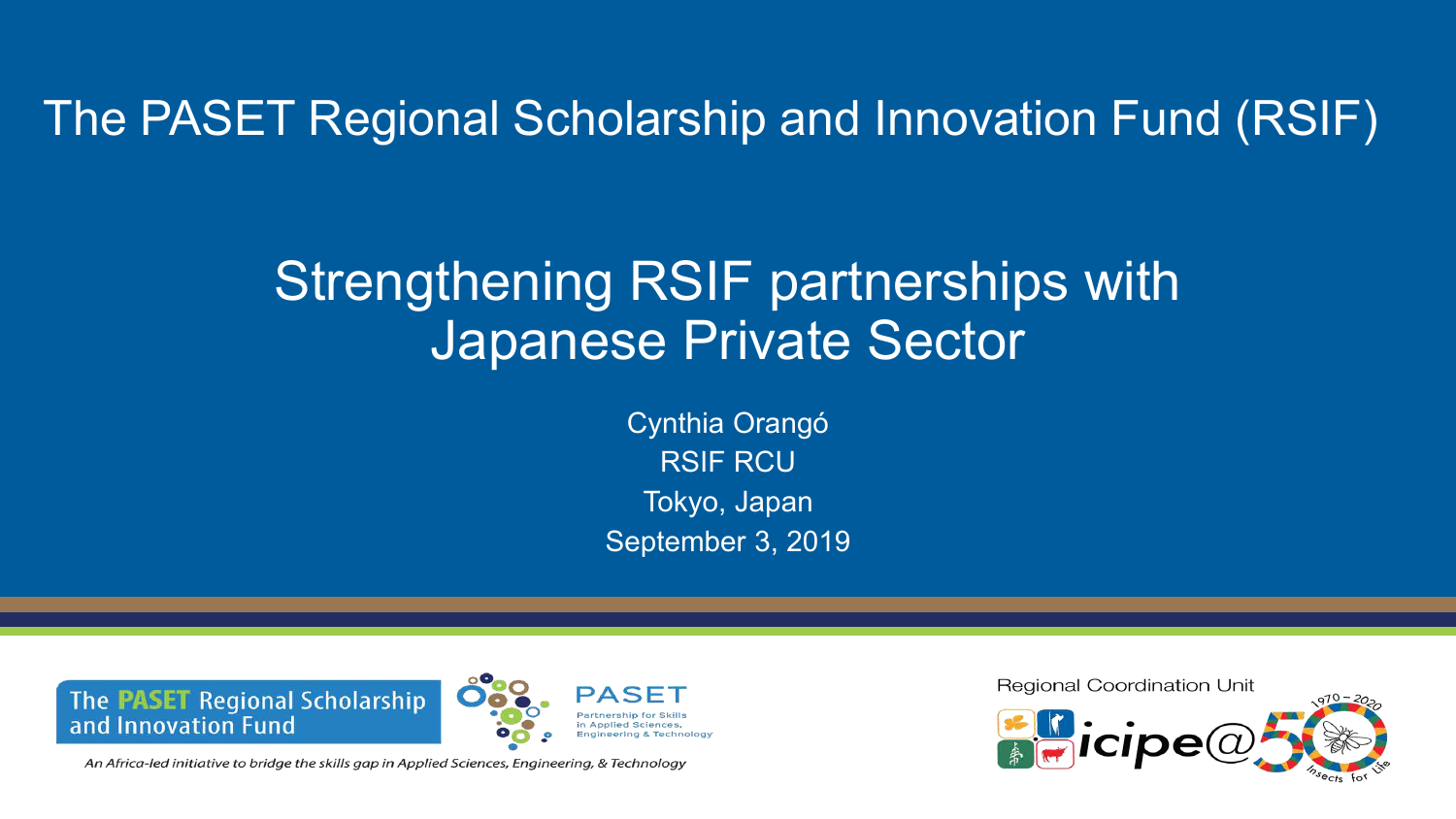# **Introduction**

The future we want starts with how we do business in a



# How?

…embrace sustainable & transformative technologies!





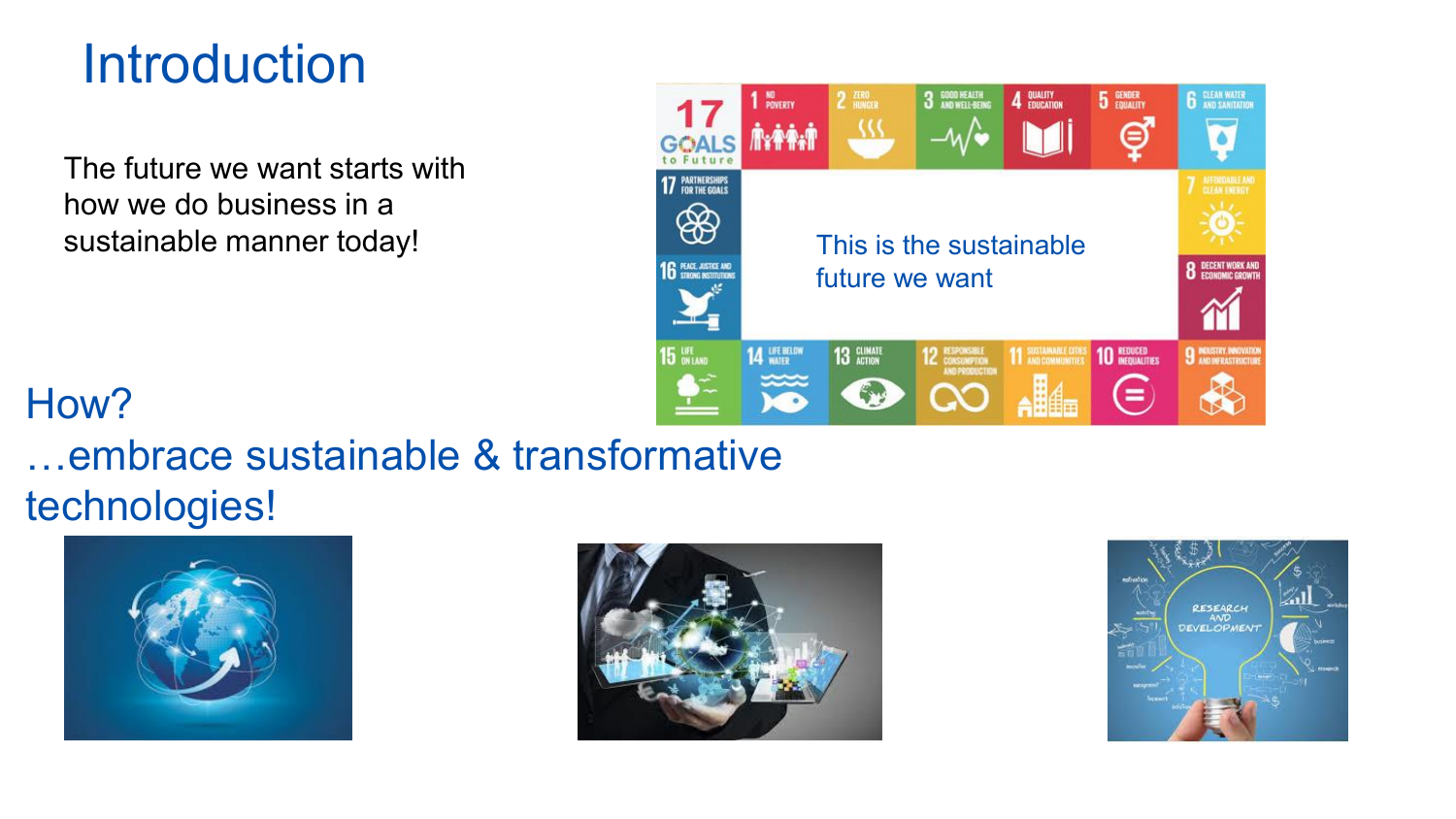African economies are among the fastest growing in the world. The continent is poised to actively contribute to global development.

Sub Saharan GDP Growth Rate projected to grow from

# 2.9% to 3.9%

between 2017 and 2020





Africa to account for ¼ of World's population by 2050

Source: African Economic Outlook 2019



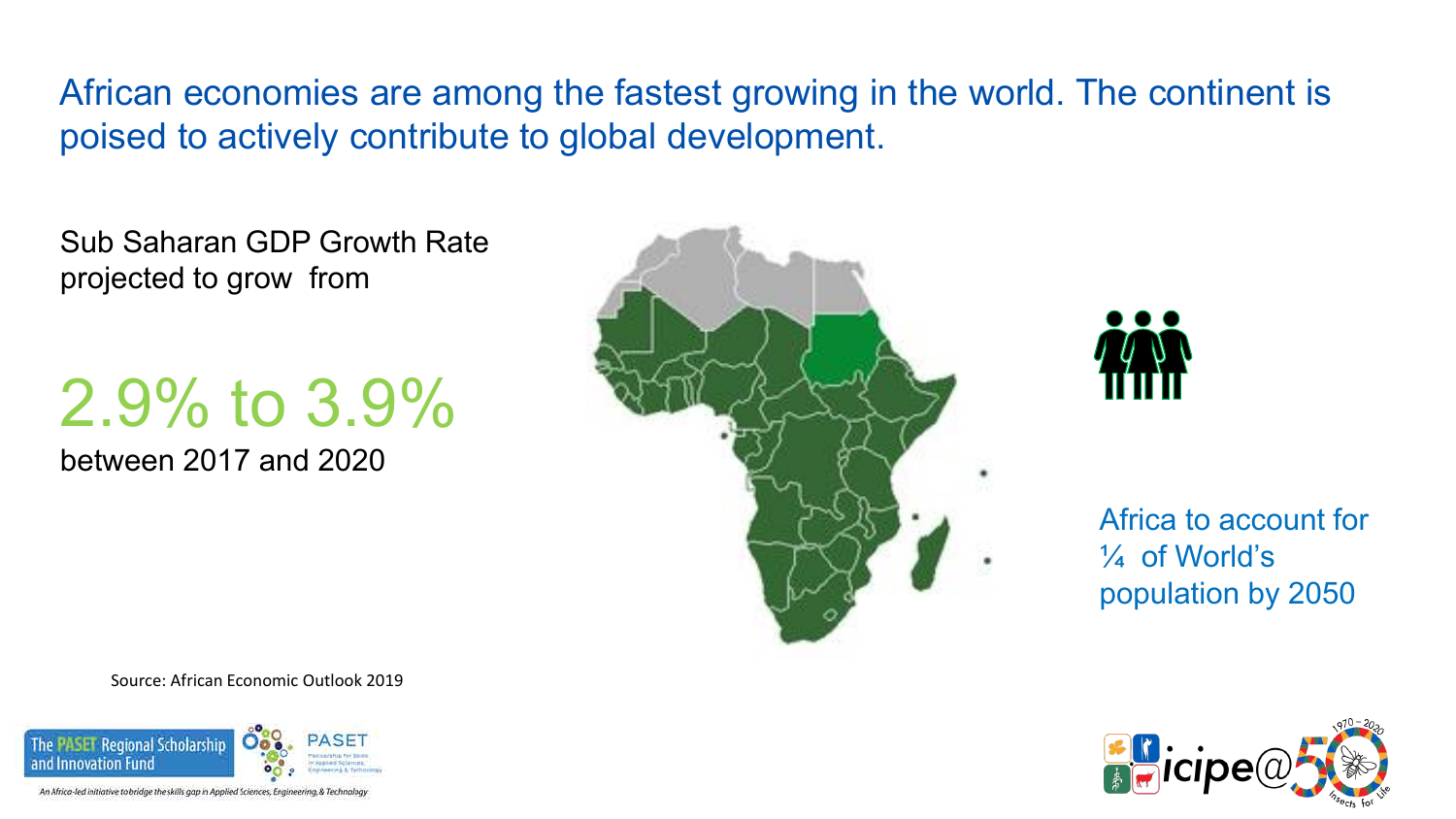However, future growth, which should be higher, sustained & more inclusive, will require:

a. Diversifying the economy…

b. Building stronger **innovation** ecosystems…

…but in a rapidly advancing & connected global tech world – that is moving towards industry 4.0



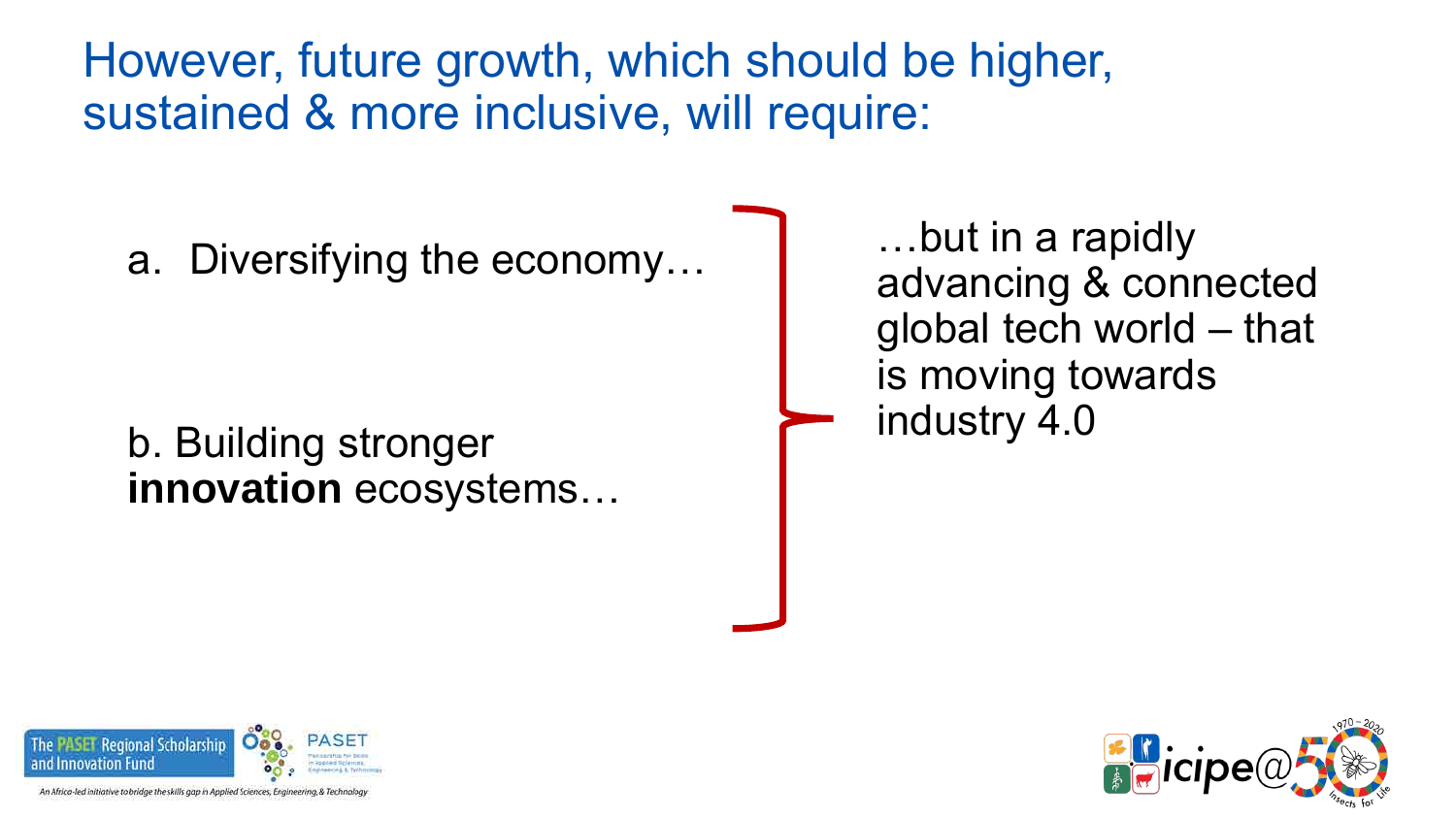Stronger collaboration and partnership between industry and academic institutions of higher learning is necessary for innovation in Africa.





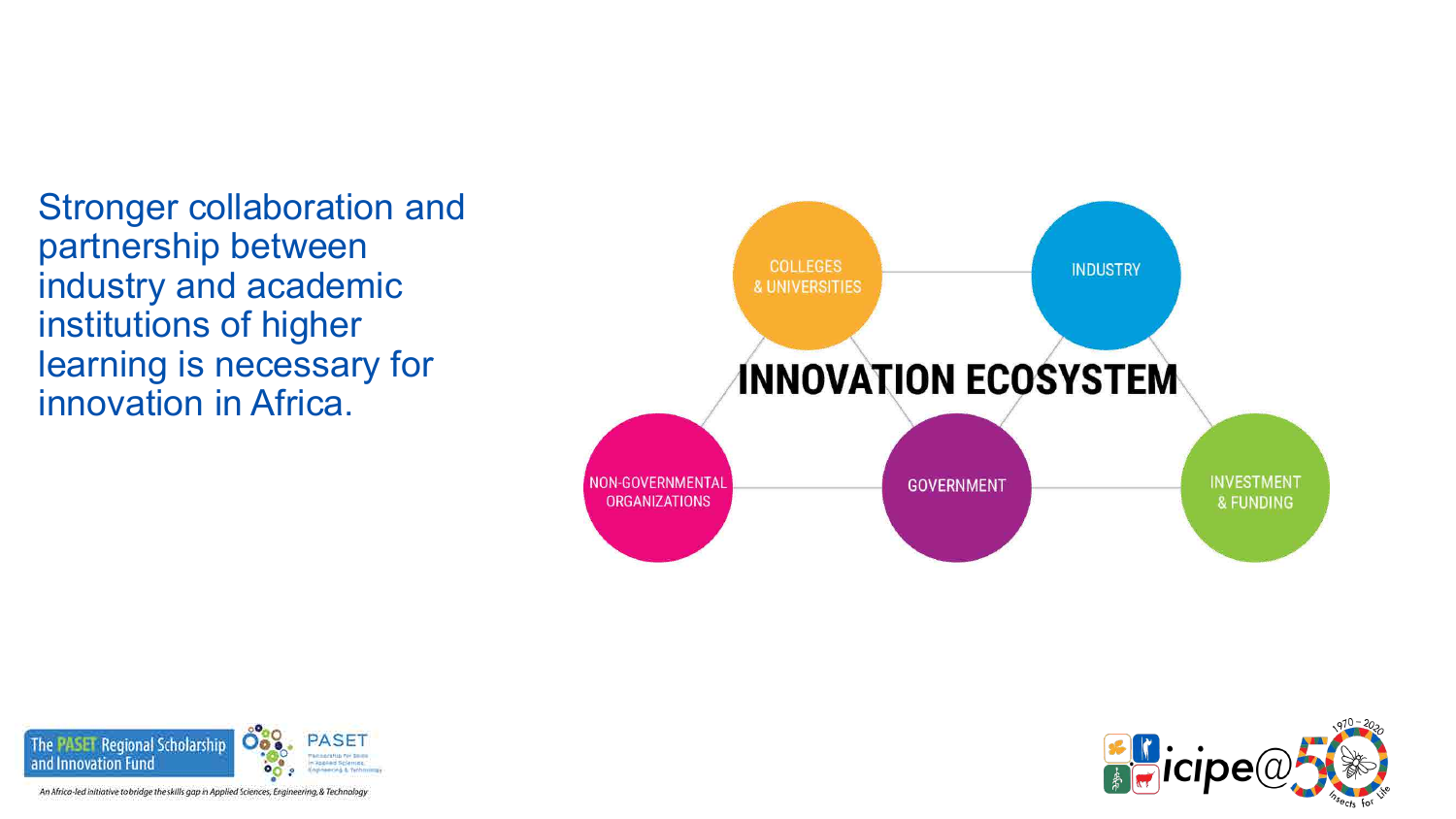Innovation thrives in a supportive environment or ecosystem, with functional elements of financing, strong R&D tradition, enabling policies and education system that produces high quality human capital.

RSIF is a collaborative effort to address each of these elements in SSA by *building sustainable doctoral training, research and innovation ecosystem* to develop *transformative technologies* in Africa for economic growth and development



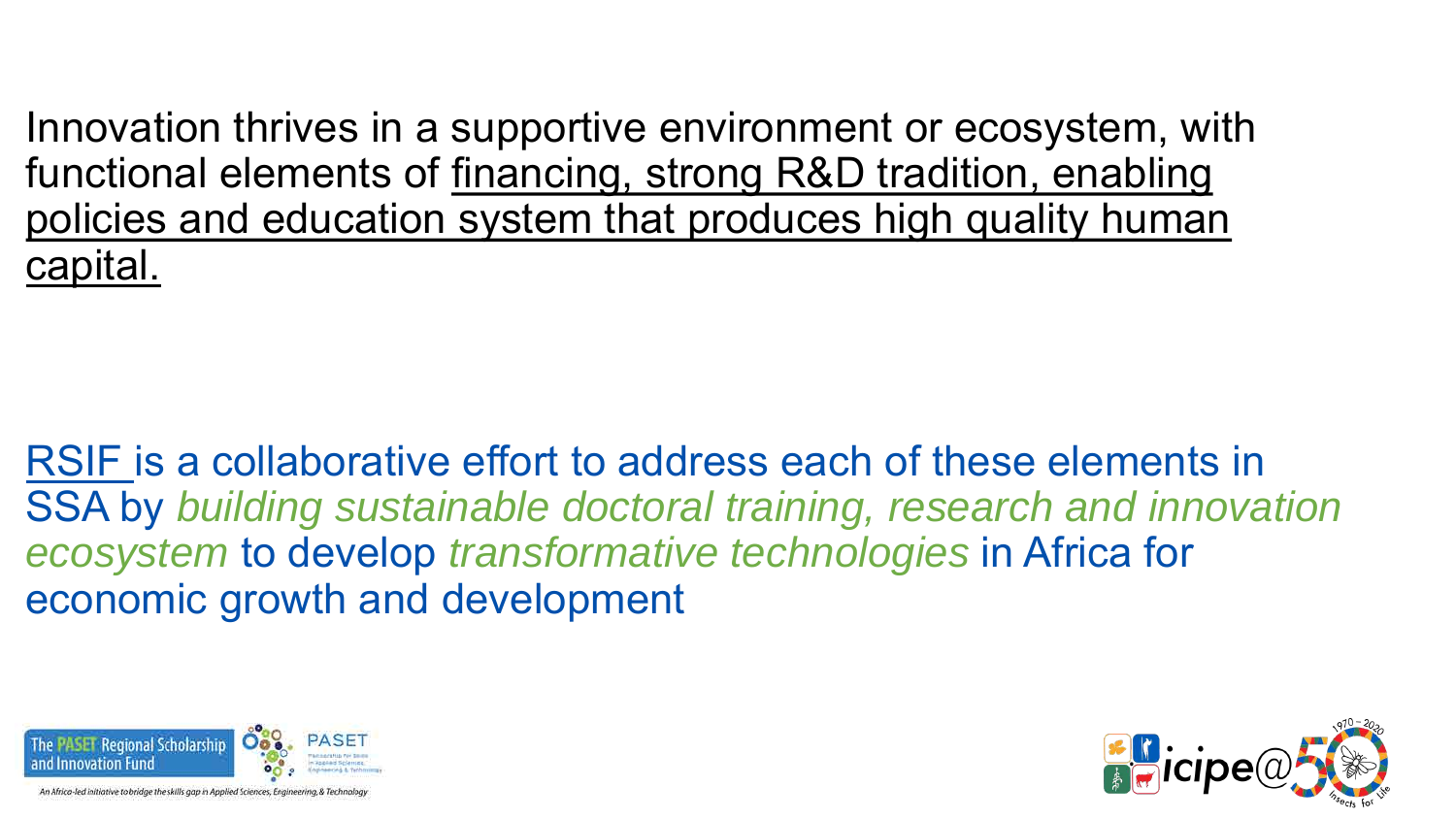# *icipe*: PASET RSIF's Regional Coordination Unit

- RSIF RCU is *icipe* (since 1<sup>st</sup> Aug 2018)
- Building on *icipe*'s core capacity for innovation and capacity building
- Manage PhD training, research and innovation, institutional capacity building activities, help develop partnerships and networks
- Manage and grow the Permanent (Endowment) and General Funds



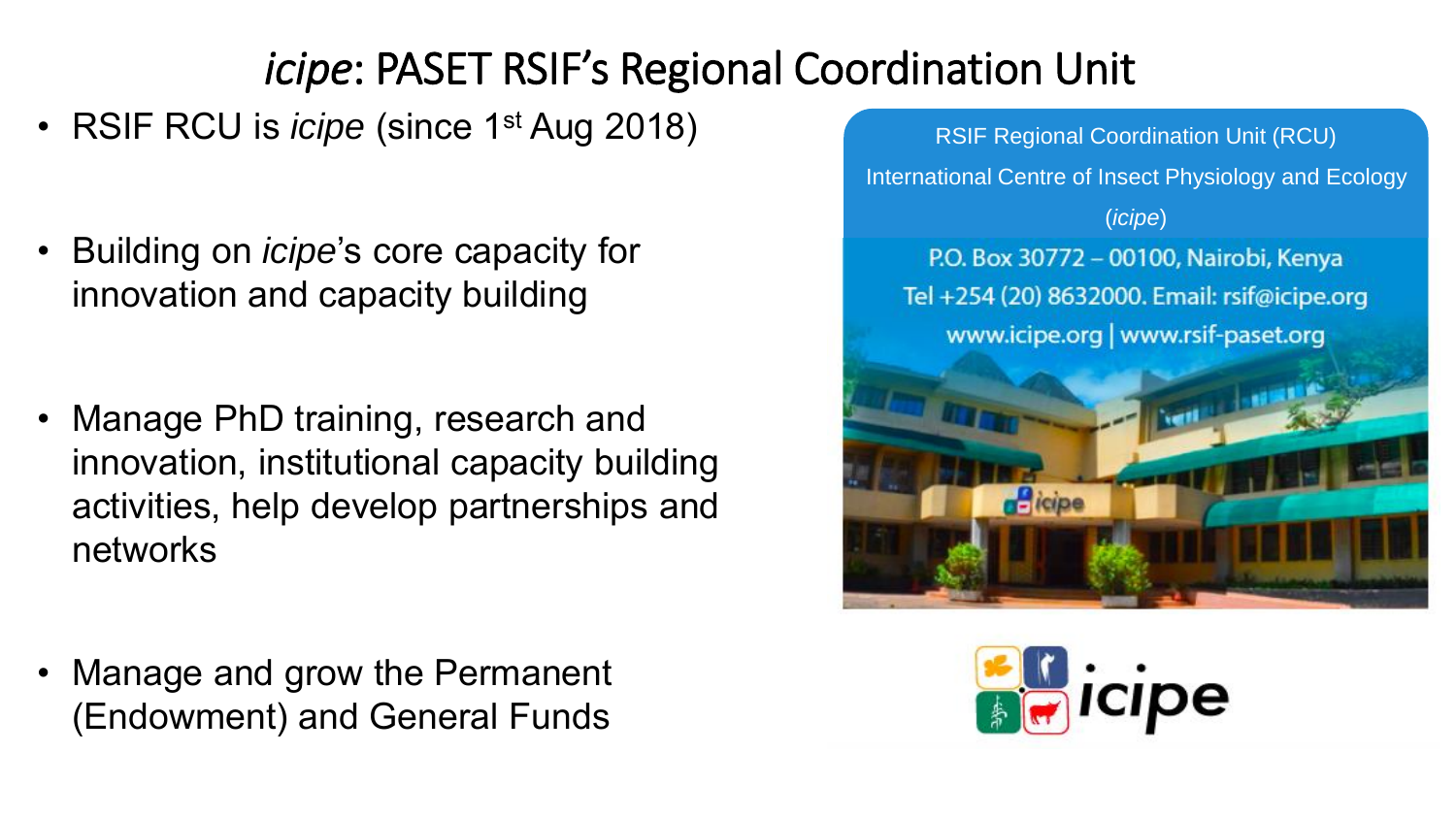# RSIF Design





**Regional Coordination Unit**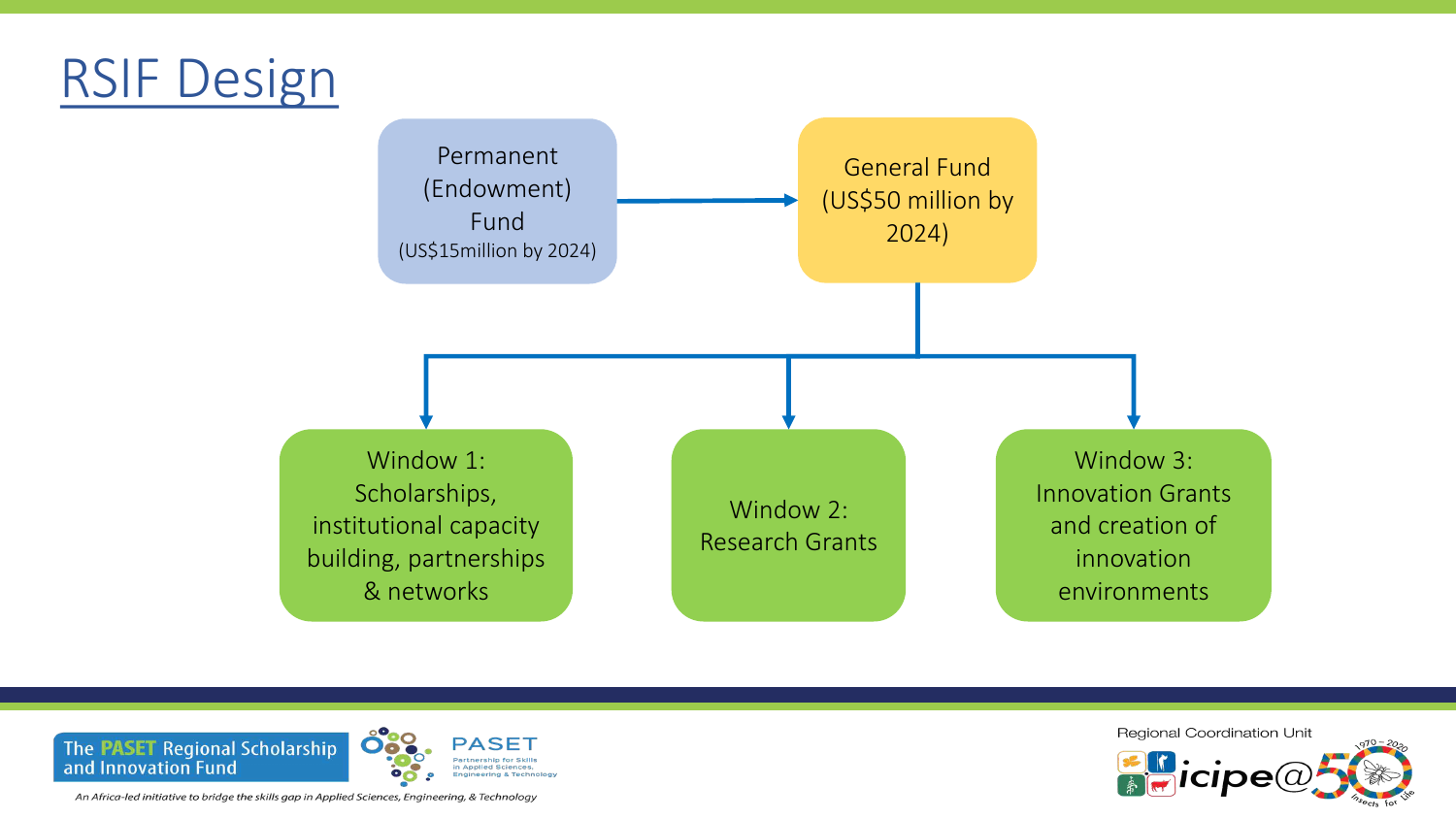



**Regional Coordination Unit**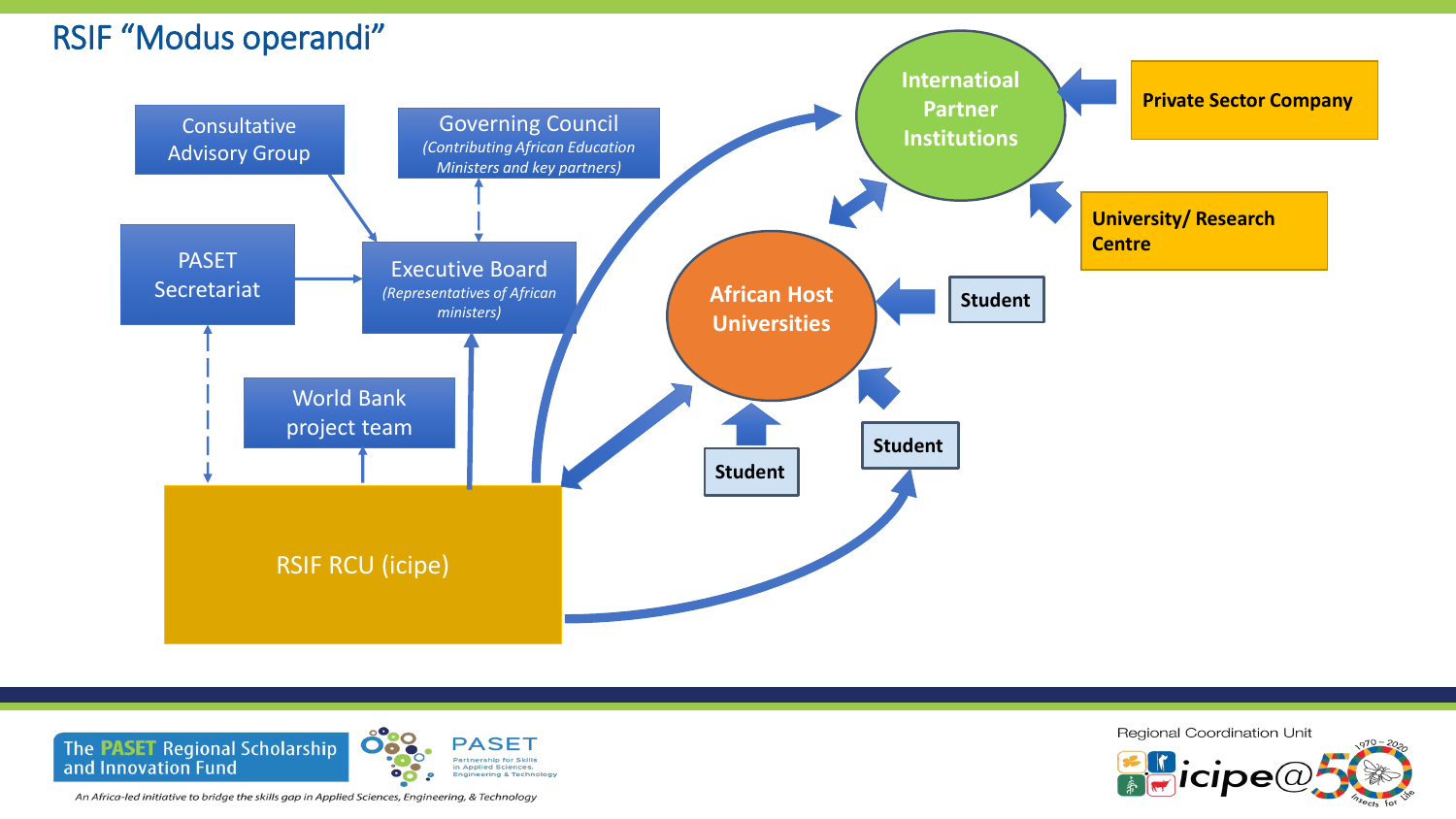## **PASET-RSIF Priority Thematic Areas**





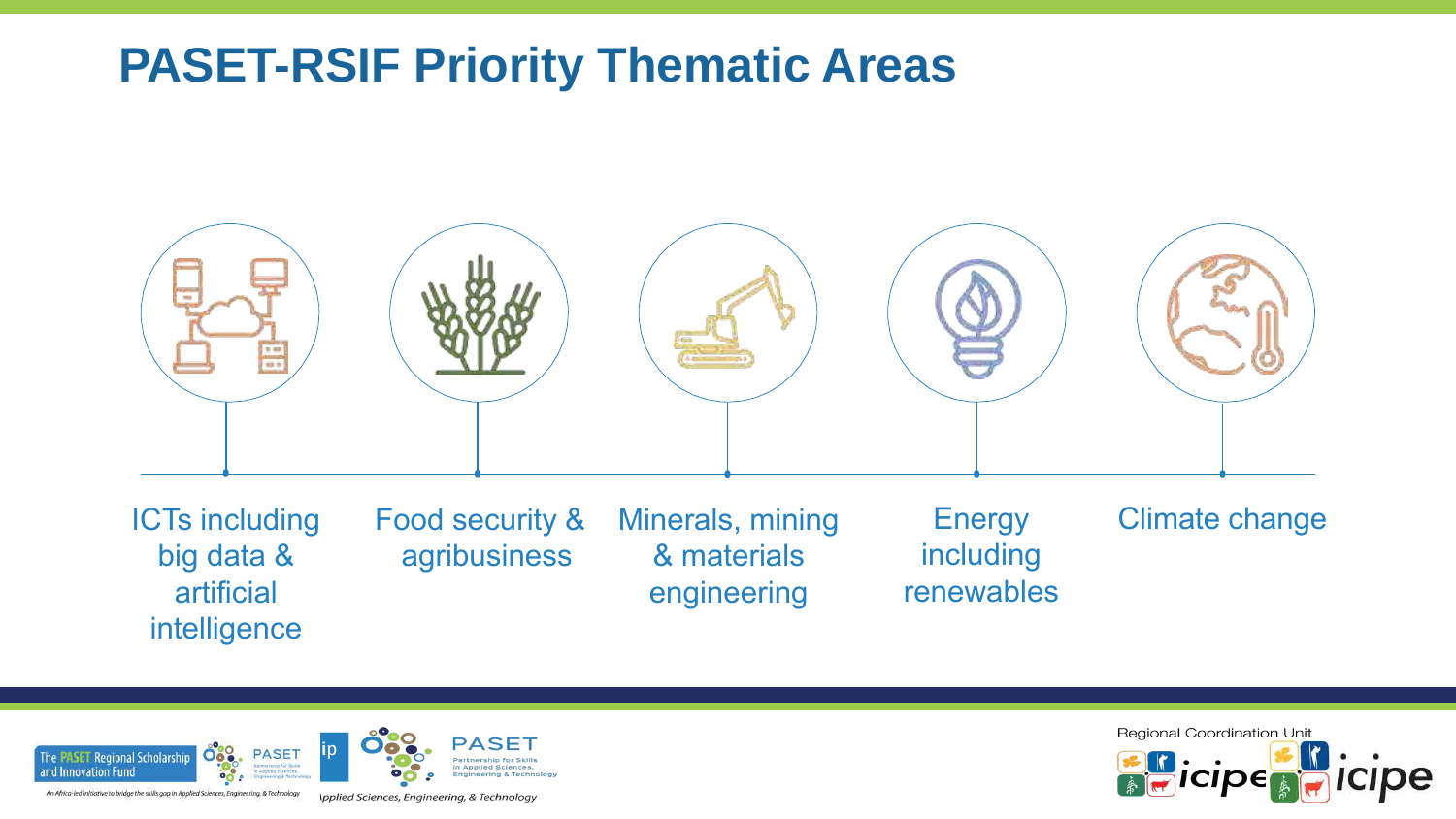





### **UNIVERSITY OF RWANDA**  $-RWANDA$

Internet of Things: Embedded **Computing Systems** 

#### **ICTs including big** - SENEGAL data and artificial intelligence

**UNIVERSITY OF GASTON BERGER** 

Africa Center of Excellence for Mathematics, Informatics, and ICT



Minerals, mining

and materials

engineering

#### **NELSON MANDELA AFRICAN INSTITUTION OF SCIENCE AND TECHNOLOGY (NM-AIST)**  $-TANZANIA$

**Materials Science and Engineering** 

**KENYATTA UNIVERSITY - KENYA** Materials Science and Engineering

**AFRICAN UNIVERSITY OF SCIENCE & TECHNOLOGY - NIGERIA** Pan African Materials Institute (PAMI)



Food security and

agribusiness

**UNIVERSITY OF GHANA - GHANA** PhD. Applied Agricultural Economics and Policy/Agribusiness

#### **SOKOINE UNIVERSITY OF AGRICULTURE**

-TANZANIA Africa Center of Excellence for **Infectious Diseases of** Humans & Animals in Southern & **Eastern Africa** 



**Energy including** 

renewables

#### **UNIVERSITY OF PORT HARCOURT**

- NIGERIA Petroleum and Gas Engineering / **Energy Economics** 

**UNIVERSITY OF NAIROBI - KENYA** Doctor of Philosophy in Physics



Climate change

#### **BAYERO UNIVERSITY - NIGERIA** Natural Resource Management and Climate Change

#### UNIVERSITY OF FÉLIX HOUPHOUËT-BOIGNY

- CÔTE D'IVOIRE Africa Center of Excellence for Climate Change **Biodiversity and Sustainable Agriculture** 



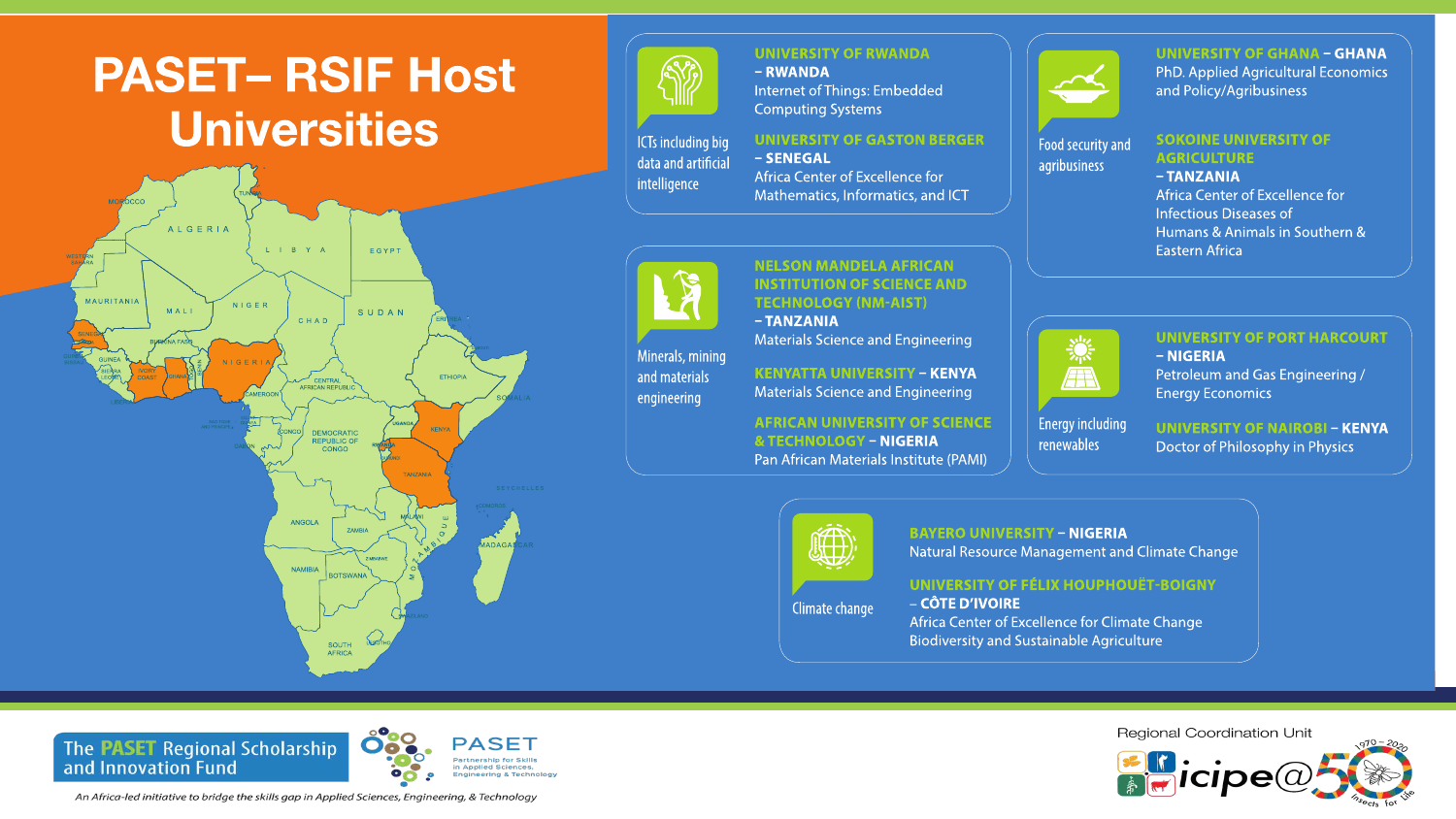## **RSIF PhD Sandwich Program**

| <b>Year 1</b>                                                                                                                                                                                                                                                                                                                                                                                       | <b>Years 2 &amp; 3</b>                                                                                                                                                        | Year 4                                                                                                                                                                                                              |
|-----------------------------------------------------------------------------------------------------------------------------------------------------------------------------------------------------------------------------------------------------------------------------------------------------------------------------------------------------------------------------------------------------|-------------------------------------------------------------------------------------------------------------------------------------------------------------------------------|---------------------------------------------------------------------------------------------------------------------------------------------------------------------------------------------------------------------|
| <b>African Host University (AHU)</b>                                                                                                                                                                                                                                                                                                                                                                | <b>International Partner Institution (IPI)</b>                                                                                                                                | <b>African Host University (AHU)</b>                                                                                                                                                                                |
| Up to 1 year<br>• Admitted to an AHU PhD program<br>Matching with suitable IPI<br>supervisor completed early in<br>program<br>• Student, with support from both<br>supervisors, develops research<br>proposal and plan for activities at<br><b>AHU and IPI</b><br>• Student begins research as<br>required<br>• Completes coursework as required<br>by AHU<br>• Takes TOEFL exam if required by IPI | • 6 mths to 2 years as a<br>visiting scholar/ researcher<br>• Conducts major part of<br>doctoral research<br>• Coursework as required by<br> P <br>• Writes scientific papers | $1 + year$<br>• Finalise research as<br>necessary<br>• Writes scientific papers<br>• Complete thesis<br>• Thesis defence is heard by<br>both parties from AHU and<br> P <br>• Degree awarded by AHU<br>• Graduation |
| Joint supervision by African Host University and International Partner Institution supervisors                                                                                                                                                                                                                                                                                                      |                                                                                                                                                                               | <b>MENTICIPE(W)</b>                                                                                                                                                                                                 |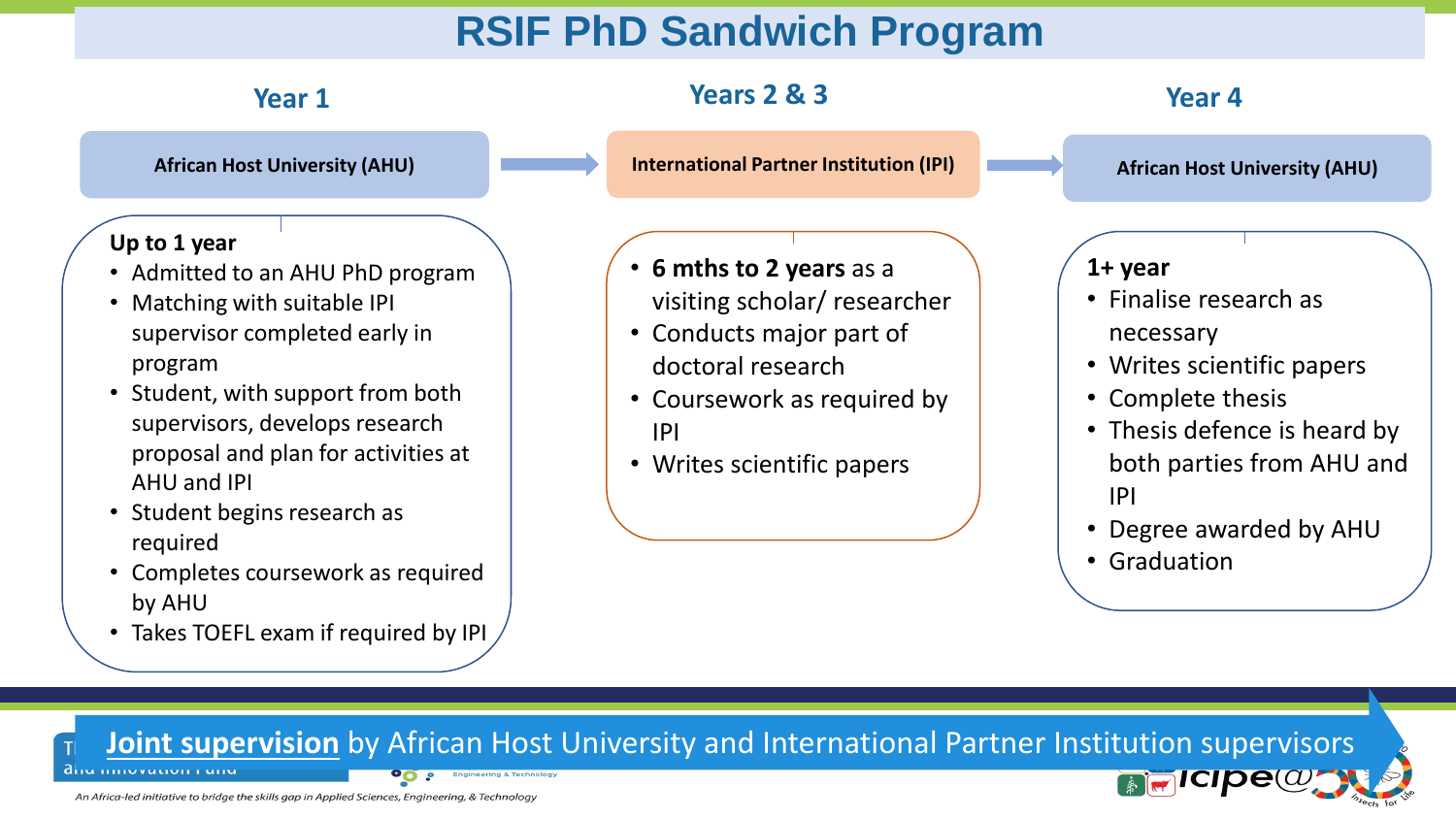# Window 2: Research Grants

## Type 1 -Research Awards

- 1.Grant size: US\$ 90,000
- 2.No. to be awarded: 10
- 3.Duration: 3 yrs
- 4.Eligible: AHU Faculty involved in RSIF PhD Program.
- 5.Source of funds: Govt of Korea & World Bank (piloting)

## Type 2 -Junior Investigator Res. Award

- 1.Grant size: US\$ 80,000 2.No. to be awarded: 16 3.Duration: 3 yrs 4.Eligible: RSIF PhD graduates who get postdoc or permanent position at university or research centre in SSA.
- 5. Source of funds: Govt of Korea



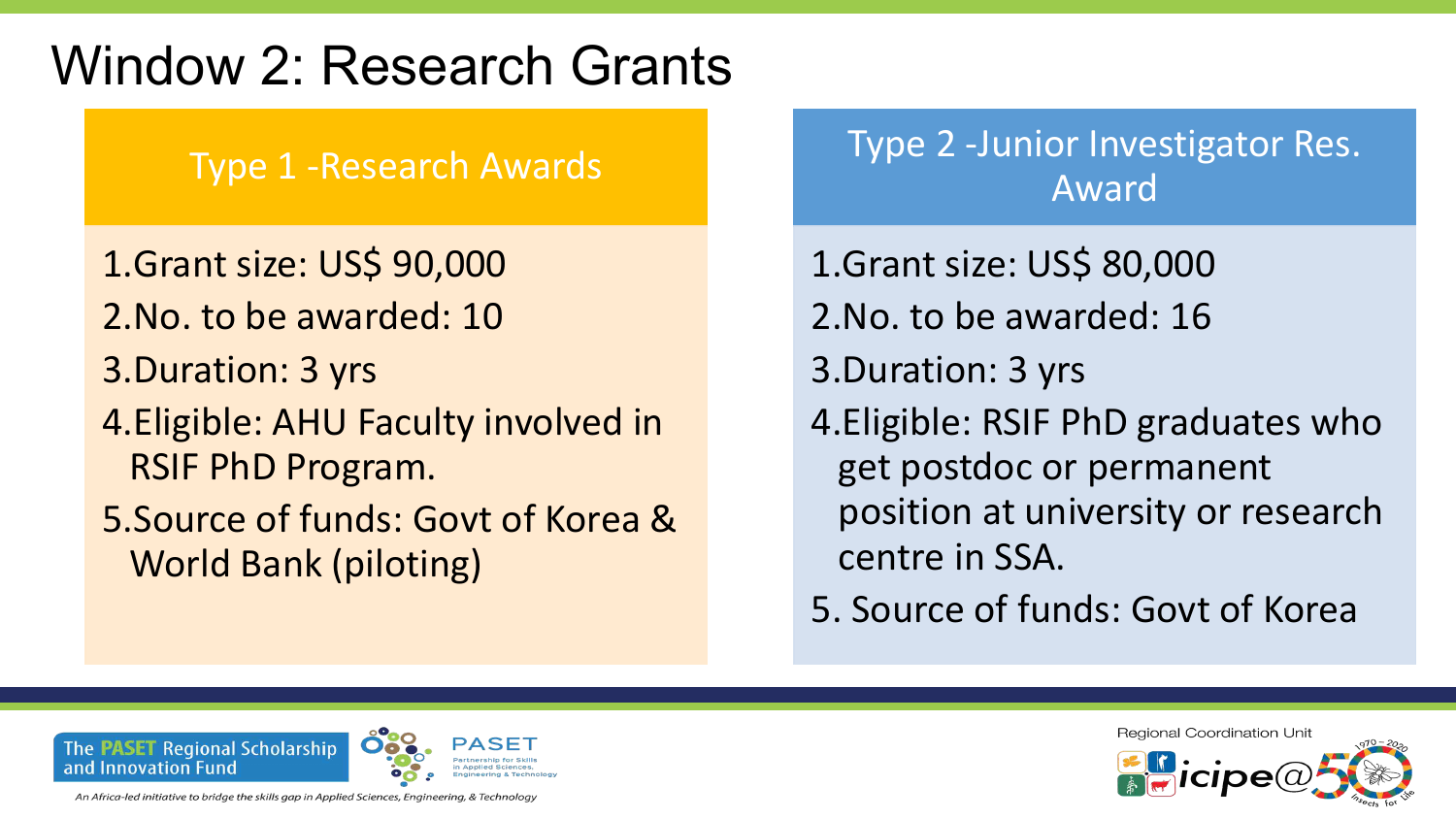# Window 3: Innovation Grants



## **Type 1 -Innovation Capacity Building**

Grant size: US\$ 50,000 No. to be awarded: 6 Duration: 2 yrs Eligible: AHU Source of funds: World Bank (piloting)



## **Type 2 -Cooperability Grant**

Grant size: US\$ 50,000

No. to be awarded: 5

Duration: 2 yrs

Eligible: Faculty of RSIF AHU involved in PhD training.

Source of funds: World Bank (Piloting)



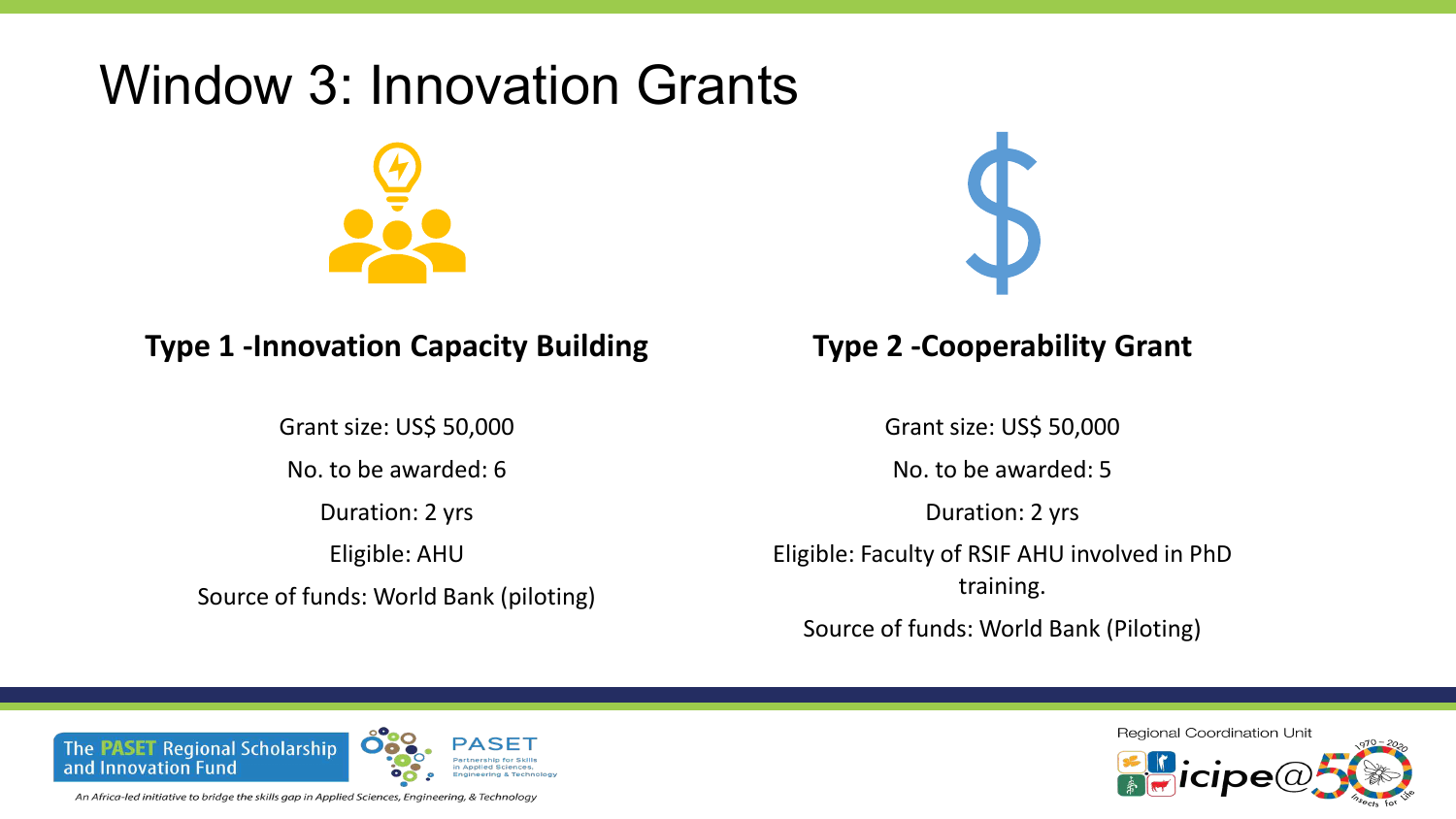# **Proposed areas of collaboration**

**Partnerships needed for innovation**

- Partner with RSIF AHUs on innovation projects
- Participate in guest lectures on special topics on innovation and entrepreneurship
- Leverage RSIF's Competitive Grants System for generation of innovations relevant to African context in your industry



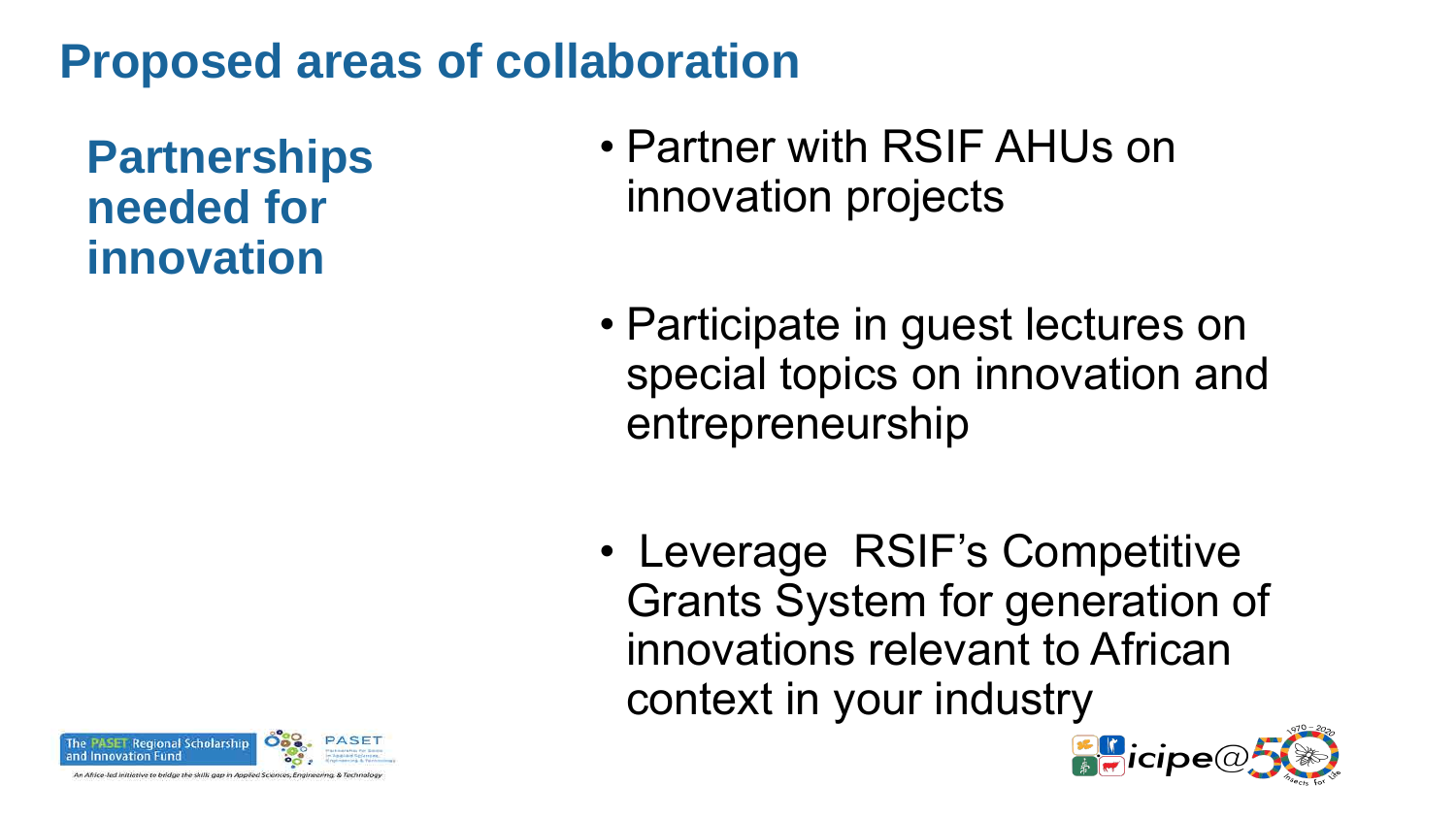# **Proposed areas of collaboration**

**Partnerships for research and development**

- Joint research projects with AHUs on development needs and priorities of SSA
- Builder longer term research partnerships with RSIF AHUs through contract research, prototyping, testing, Quality Control etc



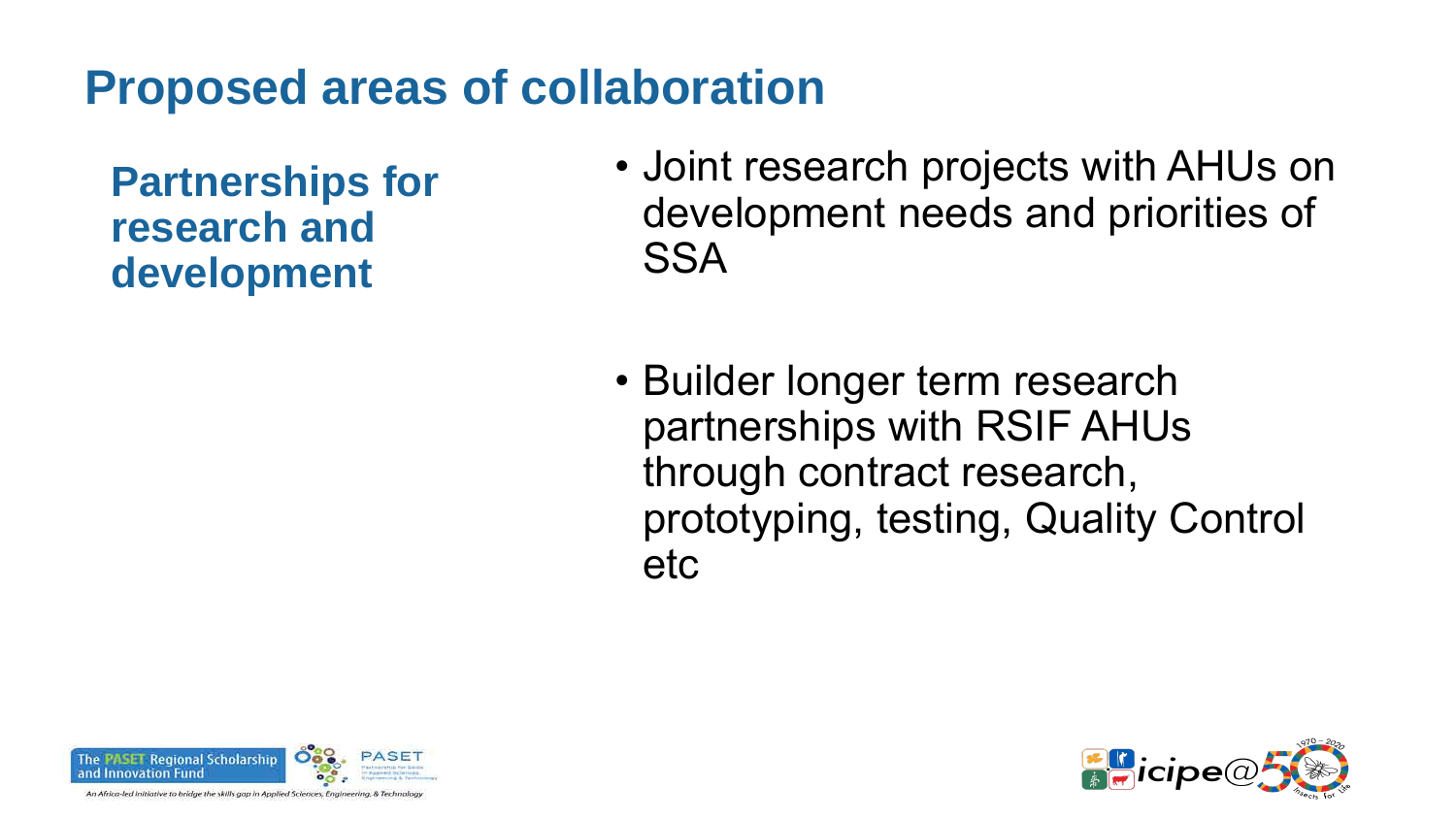# **Proposed areas of collaboration**

**Capacity Building of PhD Programs** 

- Work with RSIF AHUs to improve quality of PhD programs in SSA
- Host PhD students for internship opportunities for 6 months - 2 years as an international partner
- Support the award of more scholarships



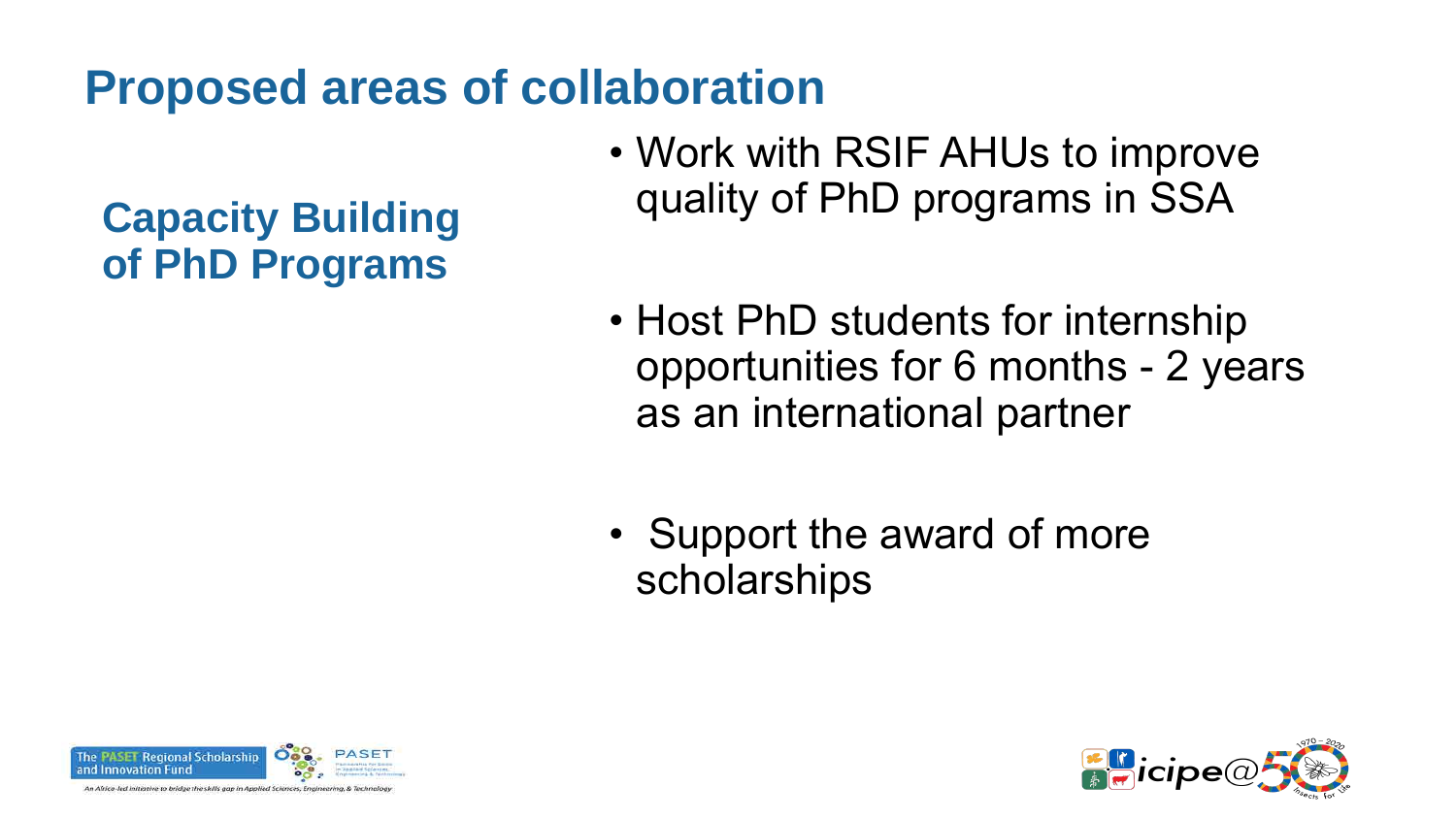Why RSIF? Leveraging RSIF geographical presence in African countries as an entry point for expansion of business operations to Africa

Increased brand awareness among African countries especially the RSIF contributing countries

> Better understanding of the African market to inform business decisions and enhance competitiveness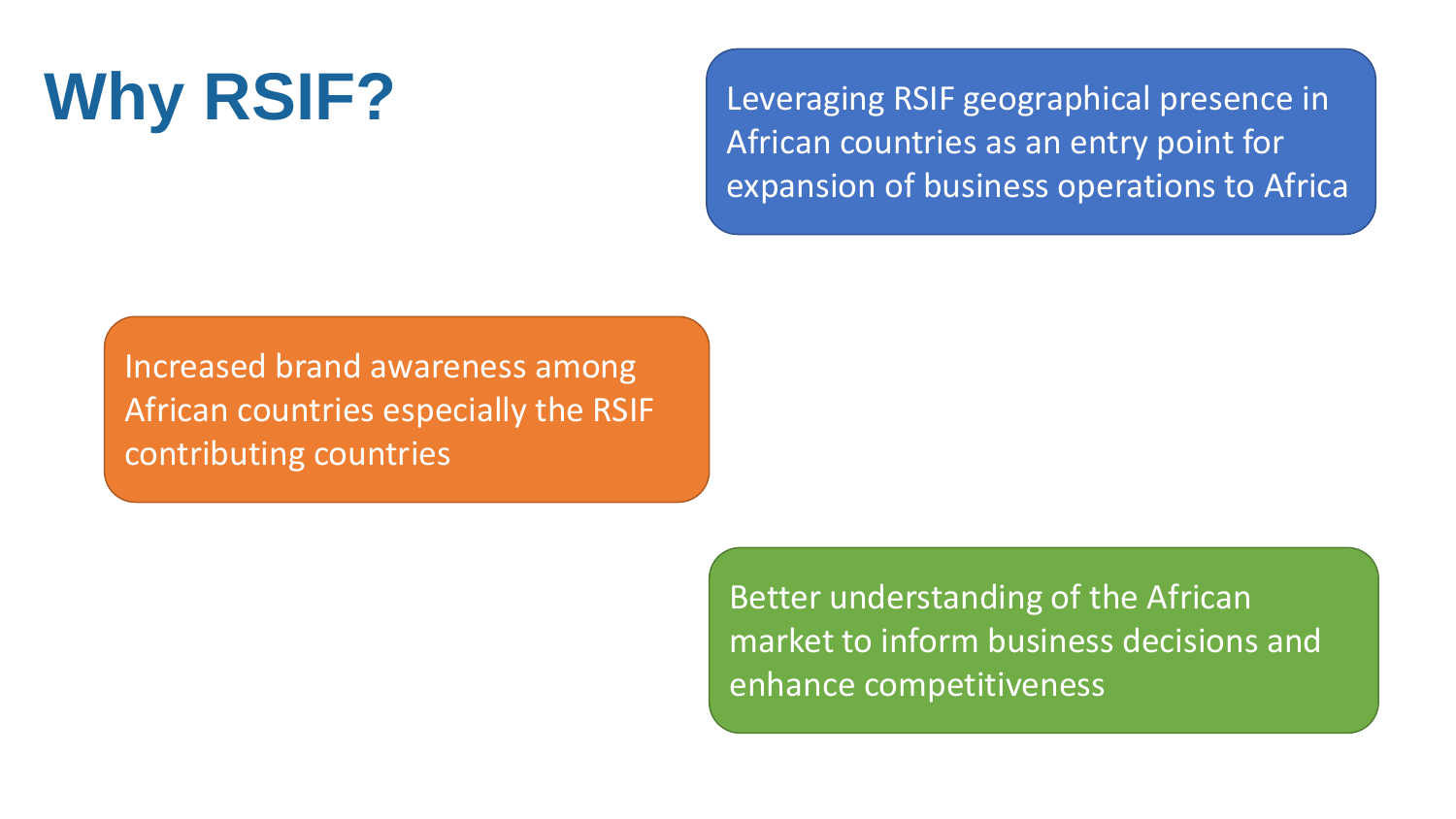# **Why RSIF?**

## Access to highly skilled workforce

Benefit from innovation funding to test and bring commercially viable transformative technologies to scale

Access to knowledge sharing events and social recognition for contributing to SDGs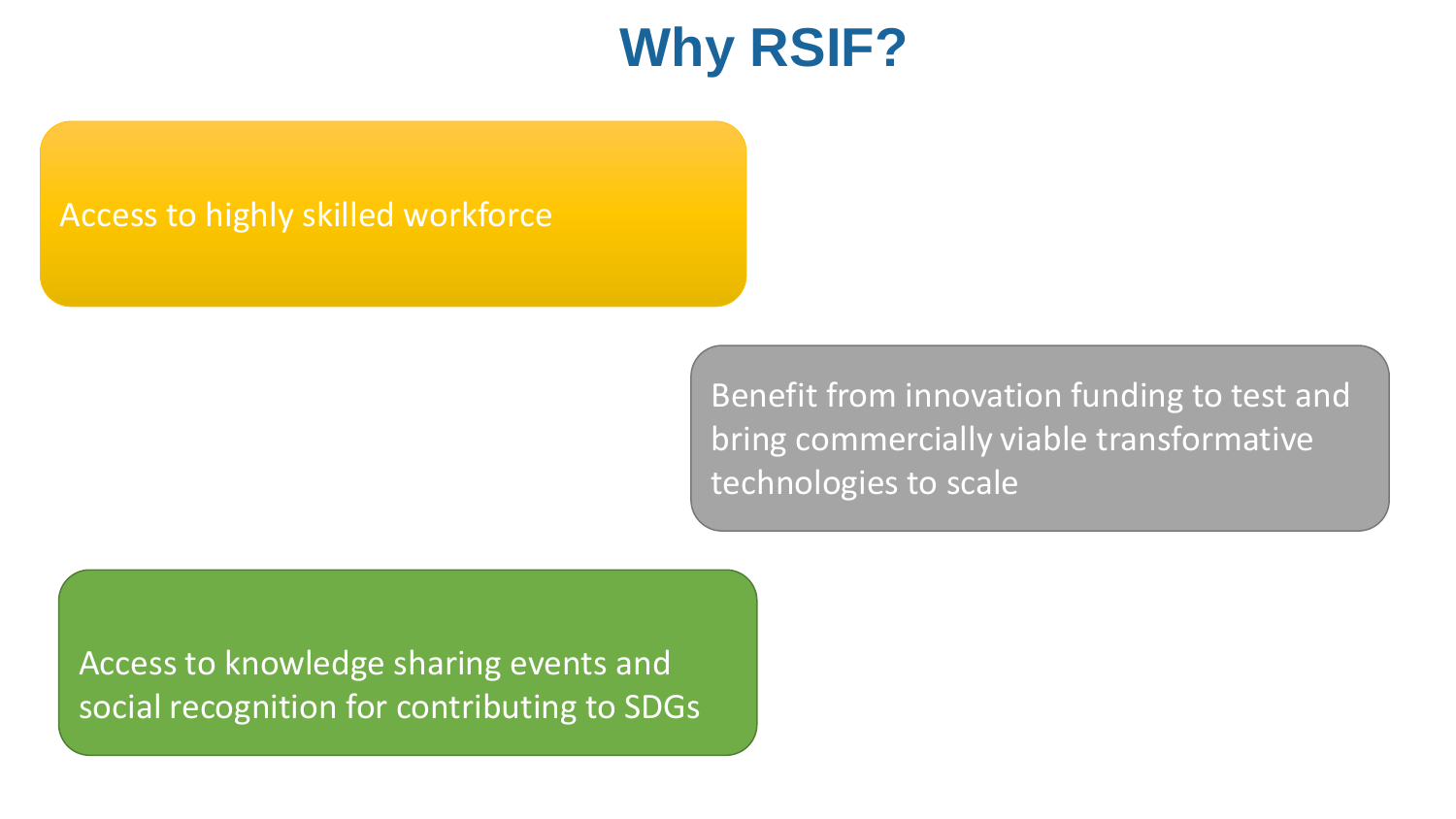# How do we formalize the partnership?

Partner expresses interest to engage in RSIF partnership.

Or PASET/African Host University nominates a partner

RSIF-RCU\* (icipe) holds discussions with international institution. Signing of MoU between Partner and PASET.

International Institution holds discussions with African Host Universities to determine which ones it can support

Partner Institution signs a Partnership Agreement with one or more African Host University and RSIF-RCU (icipe)



An Africa-led initiative to bridge the skills gap in Applied Sciences, Eng

\*Regional Coordination Unit (icipe)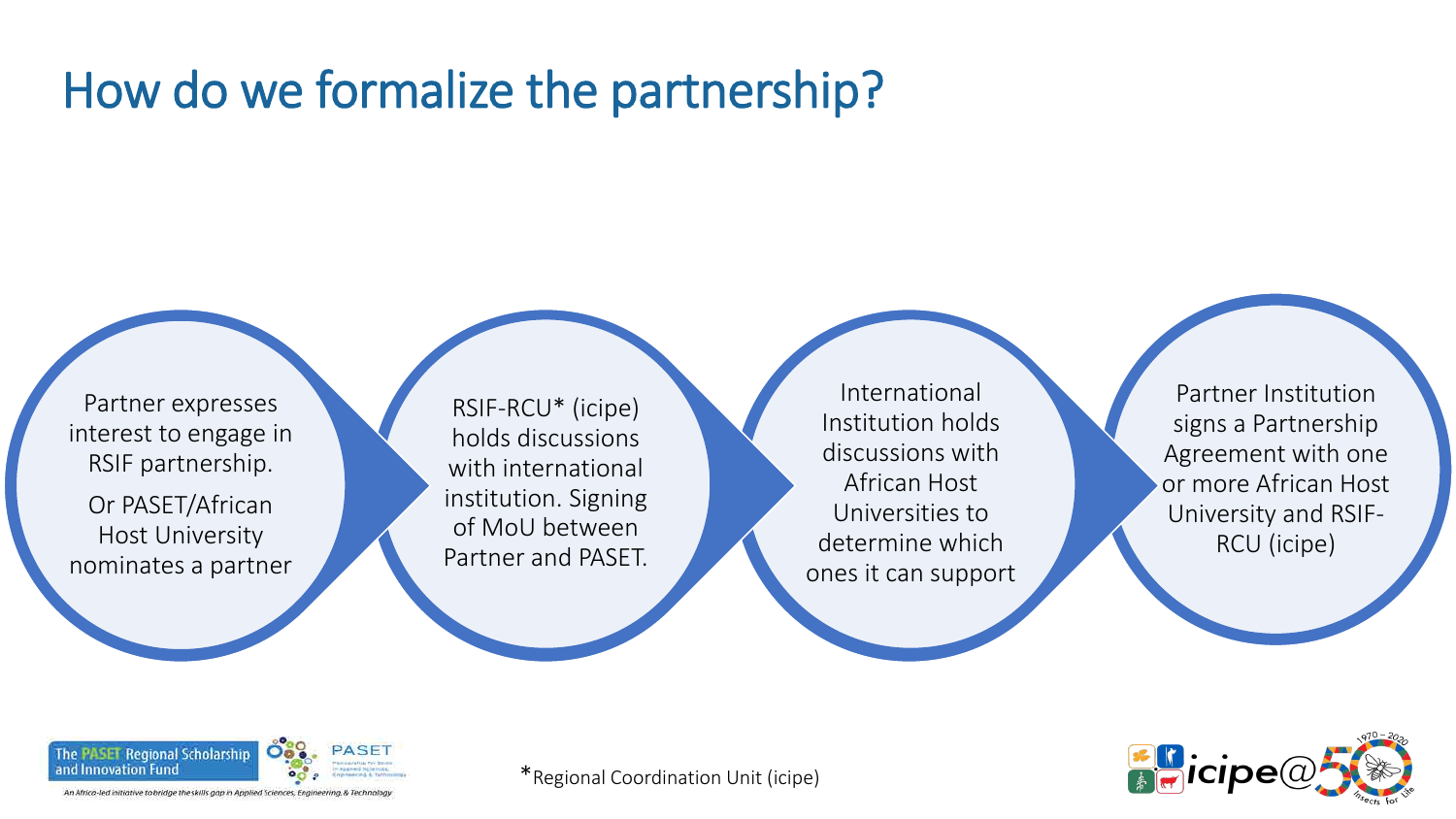

- Partnerships for innovation are absolutely necessary for the growth and development of Africa.
- RSIF is seeking partners co-create with and commercialise innovative ideas and technologies.



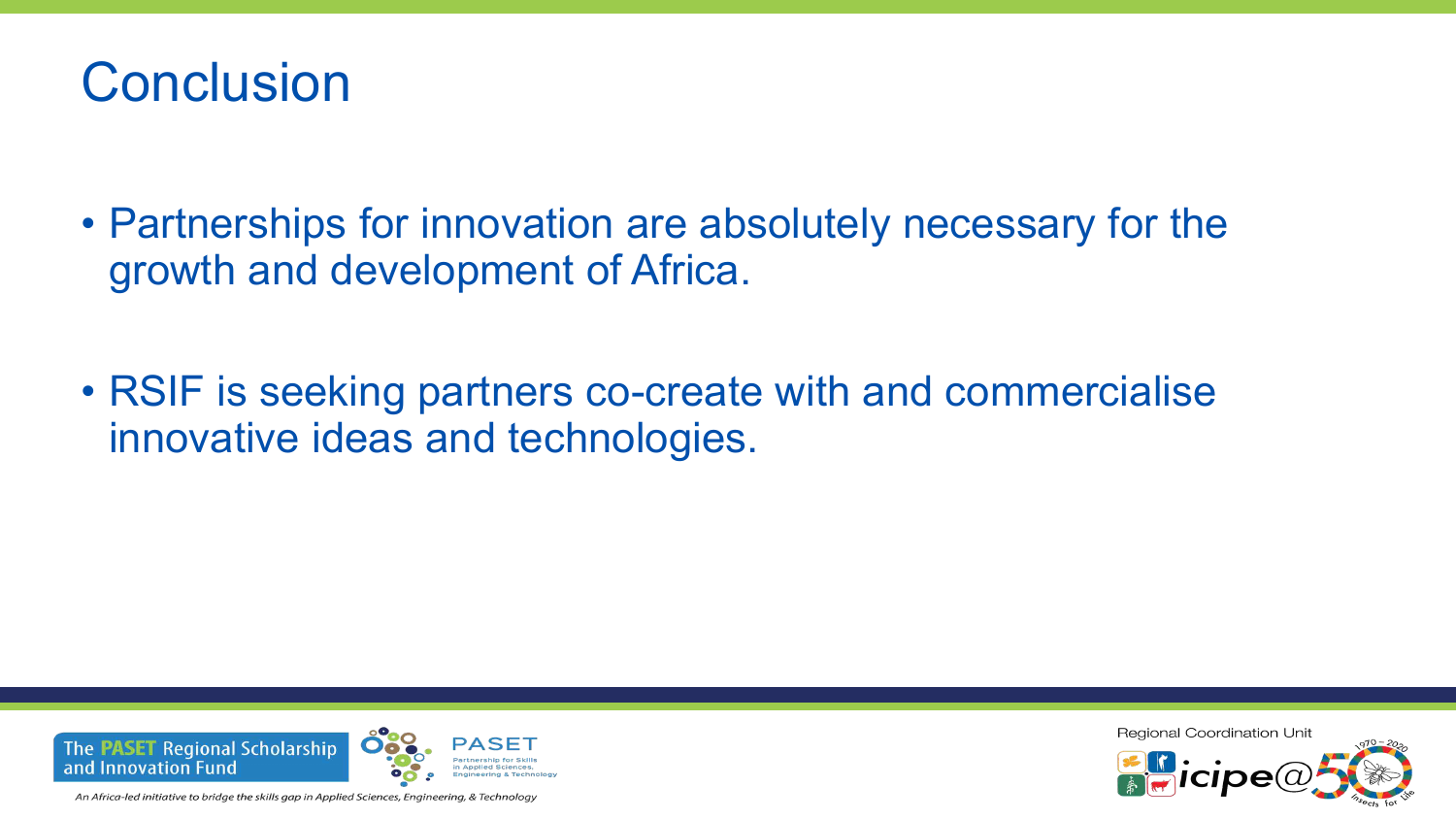# Together we can do more!!





**Regional Coordination Unit**